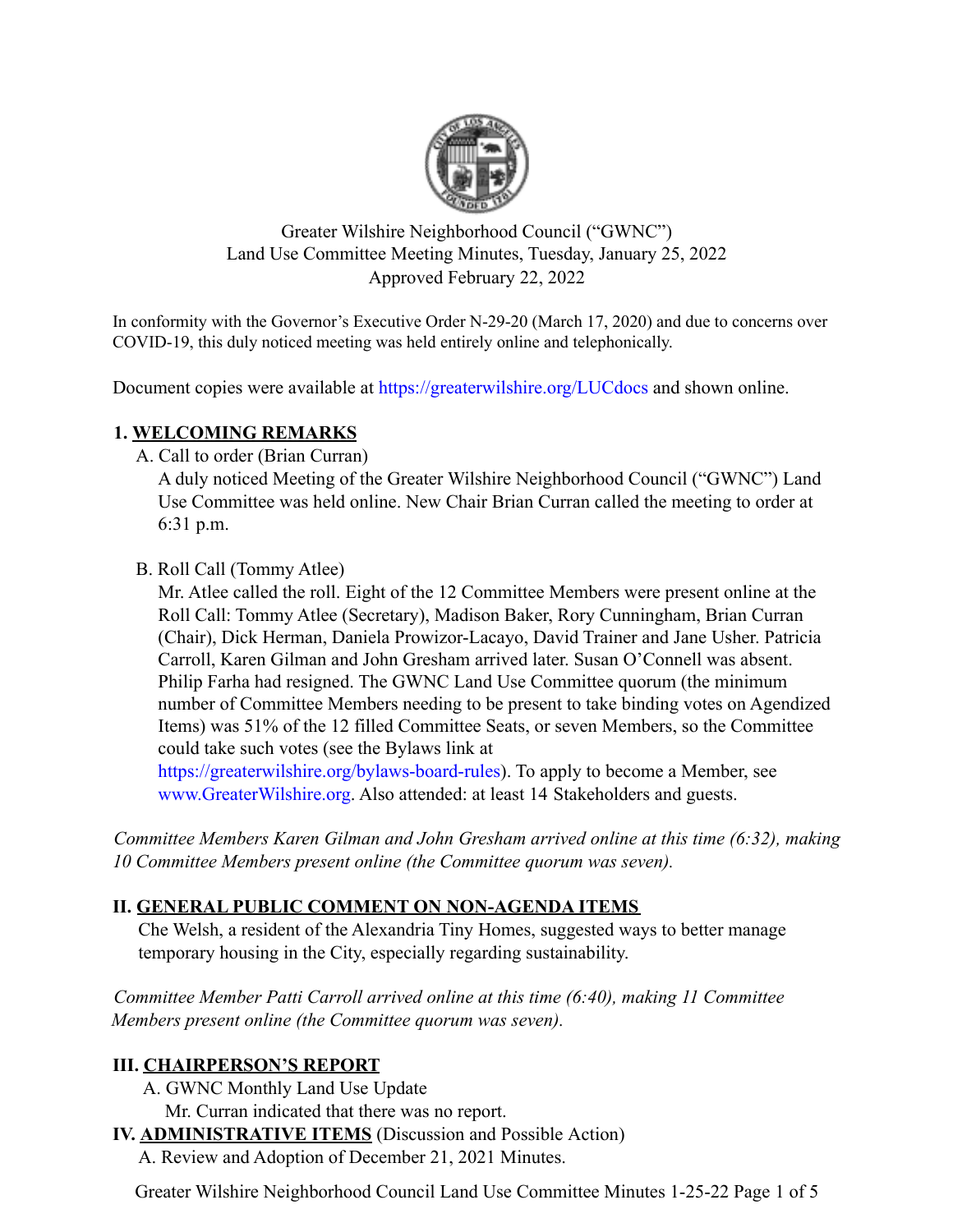The following correction was requested: page three, Item #VI. C.: in the Motion, "75" [S. Manhattan Pl.] should be "975" [S. Manhattan Pl.].

**MOTION** (by Mr. Atlee, seconded by Mr. Trainer): The Greater Wilshire Neighborhood Council Land Use Committee accepts the Minutes of its December 21, 2021 Meeting as corrected.

**MOTION PASSED** by a roll call vote of the 11 eligible voters present online with 10 in favor ("Yes" or "Aye") (Atlee, Baker, Carroll, Curran, Gilman, Gresham, Herman, Prowizor-Lacayo, Trainer and Usher); zero opposed; one abstained (Cunningham).

B. Review of Early Planning Report for possible future action items. The Report was reviewed; it was agreed not to Agendize any of the items.

#### **V. OLD BUSINESS** (Discussion and Possible Action)

A. None at this time

- **VI. NEW BUSINESS** (Discussion and Possible Action) *[Note: Items in italics below were unconfirmed at publication and may be postponed until a later date.]* [*The following sub-section first paragraphs are copied from the Agenda.*]
	- A. *544-550 S Wilton Place:* (Gary Benjamin) Replace vacant lot with 44,212 sf, 7-story, 84' apartment building with 29 residential units, including 3 extremely low-income affordable units, 47 parking spaces (no guest parking), and 2,944 sf of open space. Case no. VTT-83698-CN-HCA. Zoning R3-2. Area 12: Western-Wilton. (Tier 3 TOC).

Mr. Benjamin presented slides, described the project and answered questions. Ms. Prowizor-Lacayo, Mr. Cunningham and Mr. Curran appreciated the exceptional design. The current owner bought the property in March 2021; "it was sold and marketed as a vacant property." Access and egress would be on Wilton. Twenty-three parking spaces would be at ground level. He "will make a note" regarding having a garage gate override in case of a power outage.

**MOTION** (by Ms. Baker, seconded by Mr. Cunningham): The Greater Wilshire Neighborhood Council Land Use Committee recommends that the GWNC Board support the replacement of a vacant lot with a seven-story apartment building with 29 residential units, including three extremely low-income affordable units, for the project located at 544-550 S. Wilton Pl. as presented on January 25, 2022.

**MOTION PASSED** unanimously by a roll call vote of the 11 eligible voters present online with all 11 in favor ("Yes" or "Aye") (Atlee, Baker, Carroll, Cunningham, Curran, Gilman, Gresham, Herman, Prowizor-Lacayo, Trainer and Usher); zero opposed; zero abstained.

B. *532 N Wilton Ave*.: (Gregg, 5 Star Discount Homes) Replace single-family dwelling and detached garage with new 3-story duplex at the rear, and 3-story single-family dwelling + accessory dwelling unit at the front. Demolition Pre-Inspection Application No.

Greater Wilshire Neighborhood Council Land Use Committee Minutes 1-25-22 Page 2 of 5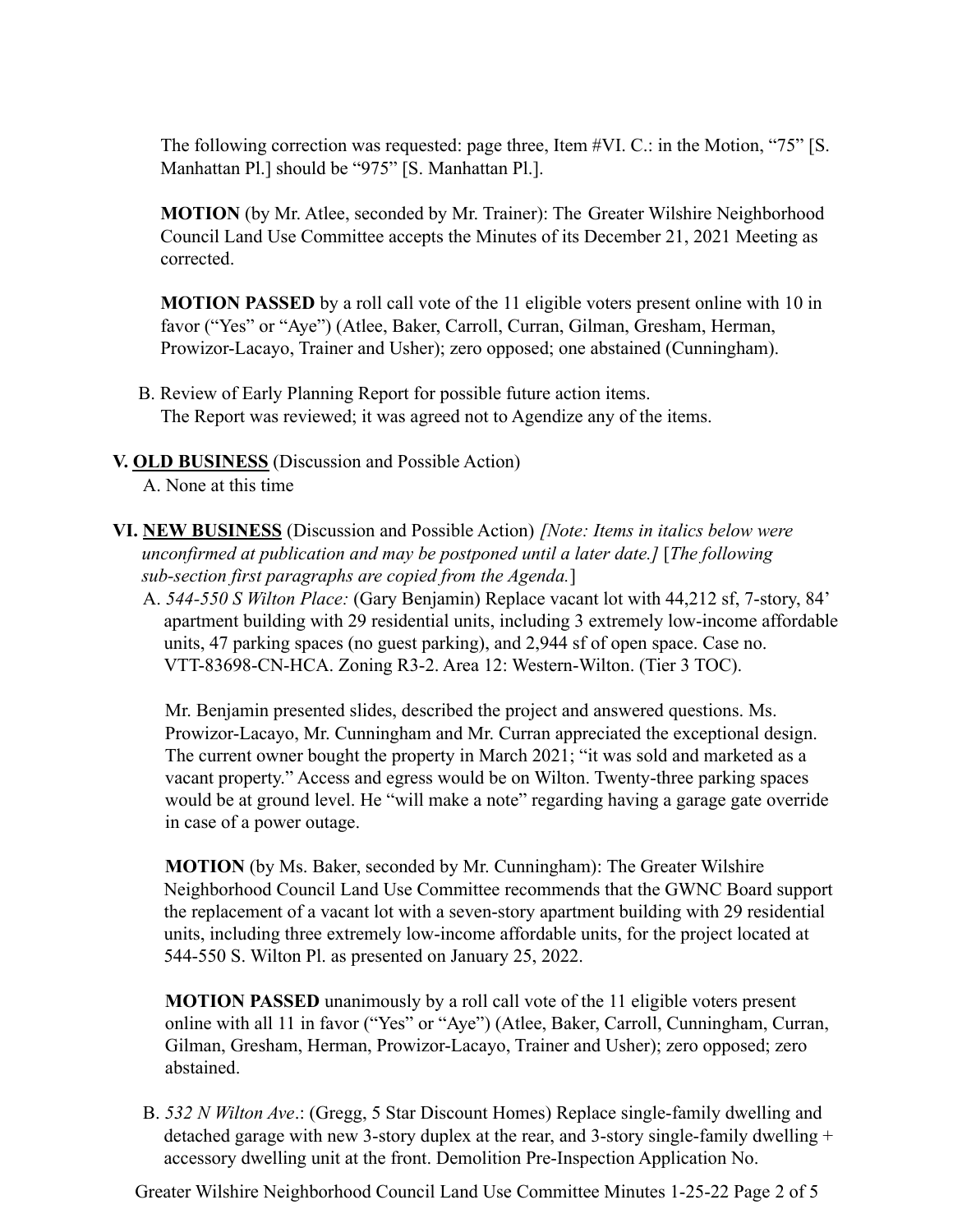21019-10000-05159/Job No. B21LA23219. Case no: none. Zoning R3-1. Area 9: Oakwood/Maplewood/St. Andrews. [App no. 21010-30000-06111/Job no. B21WL05159 for new 3-story duplex (rear). App no. 21010-30000-06110/Job no. B21WL05159 for new 3-story single-family dwelling + accessory dwelling unit (front).]

Representative Gregg Adams said he only got the email a few days ago. It was agreed that he will present at the next Committee meeting. No Motion was made or vote taken.

C. *5750-5756 W. Melrose Ave. and 657 Lucerne Blvd.*: (app: Behrstock Properties LP / rep: Matthew Nichols – DLA Piper LLP) Conditional Use Permit for alcohol to allow the sale and dispensing of a full line of alcoholic beverages in an existing restaurant during the hours of 7 a.m.  $-11$  p.m. Case # ZA-2021-9307-CUB (Previous or pending case #'s ZA-2009-2024-CUB, ZA-1988-1051-E, ENV-2009-2025-CE, ZA-2019-2253-ZAA-WDI, ENV-2019-2254-CE, Ord. 74207). Zoning C1-1VL. Larchmont – Area 7.

It was noted that no representative was present.

**MOTION** (by Mr. Gresham, seconded by Mr. Trainer): The Greater Wilshire Neighborhood Council Land Use Committee recommends that the GWNC Board oppose the Conditional Use Permit for alcohol to allow the sale and dispensing of a full line of alcoholic beverages in an existing restaurant during the hours of 7 a.m. – 11 pm for the property located at 5750-5756 W. Melrose Ave. and 657 Lucerne Blvd. because the developer was requested, but declined, to appear before the Committee.

**MOTION PASSED** unanimously by a roll call vote of the 11 eligible voters present online with all 11 in favor ("Yes" or "Aye") (Atlee, Baker, Carroll, Cunningham, Curran, Gilman, Gresham, Herman, Prowizor-Lacayo, Trainer and Usher); zero opposed; zero abstained.

D. *5784 W Melrose Ave. (5788, 5788 ½, 5786 Melrose Ave.)*: (Maria Impala) Conditional Use Permit for alcohol to allow the sale and dispensing of beer and wine for on-site consumption with ancillary off-site privileges with to-go food orders, in conjunction with a 1,450-sf restaurant, Ramen Melrose (opened 2019). The restaurant has 28 seats with proposed hours of alcohol sales from 11 a.m. – 2 a.m. daily. Case no. ZA-2021-9831-CUB. Zoning C2-1. Area 5: Hancock Park.

GWNC Administrator Julia Christiansen relayed that the developer will present at the February or March meeting.

## **VII. REQUESTS FOR FUTURE AGENDA ITEMS** (Discussion and Possible Action) A. 5001 W. Wilshire Blvd.: (Eric Shabsis, Jamie Poster, Kimberly Paperin).

Stakeholder Cathy Roberts reported that the applicant is negotiating with the Homeowners Association; the project soon might return to the Committee.

B. 620 ½, 622 ½, 626 ½, 628 ½, 632 ½, 634 ½, 636 ½ N. Wilton Place: (Albert Chavez)

Greater Wilshire Neighborhood Council Land Use Committee Minutes 1-25-22 Page 3 of 5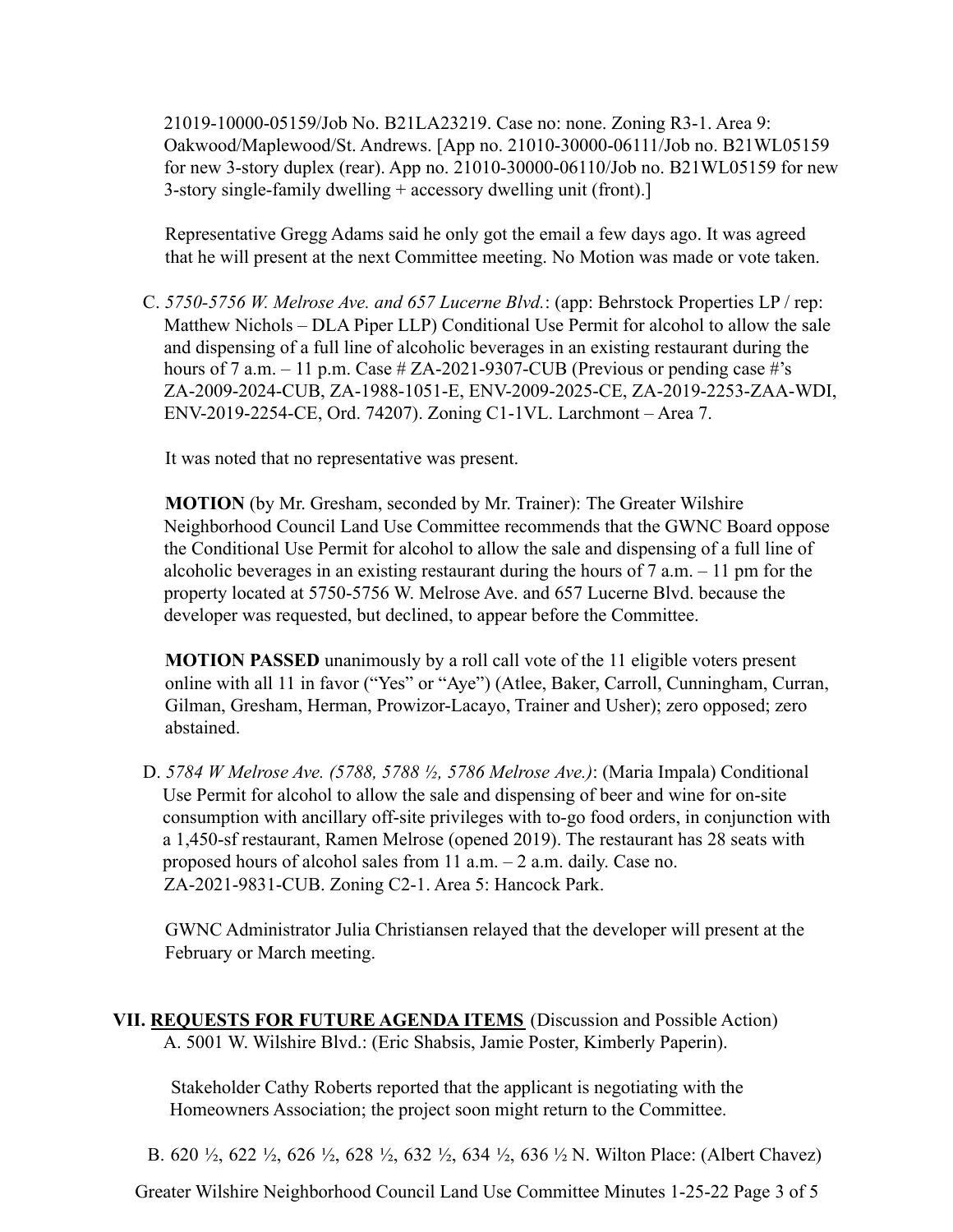Demolition Pre-inspection Application Numbers 20019-10000-03663, 03667; 03655; 03668; 03669; 03652P; 03653; 03656. Proposed 4-story 25-unit apt bldg. Zoning R3-1.

- C. 617 N. Rossmore Ave.: (Bruce Miller) Demolition Pre-inspection Application No. 20019- 10000-03270 & 20019-10000-0327. Zoning R4-2.
- D. 834 N. June St.: (Robert Tavasci) Demolition Pre-inspection Application No. 20019- 1000001475. Zoning RD1.5-XL.

E. 743-749 S. Gramercy Pl.: (Michelle Chen) Demolition Pre-inspection Application No. 19019-10000-03867; 19019-10000-03861; and 19019-10000-03864. Zoning RD1.5-XL. F. 6101-6117 W. Melrose Ave & 713-735 N. Seward St.: (Discussion and Possible Action) (David Simon, Ann D'Amato) Melrose and Seward Creative Office Design. 5-story, 74-ft tall commercial development with approx 67,889 sq ft of new office space, retail spaces and open space. APCC-2021-2908-ZC-HD-ZAD-SPR. Zoning - Melrose C4-1XL; Zoning-Seward CM-1VL - Area 8 - Melrose.

Ms. Roberts reported that the developer presented to the Hancock Park HOA, which awaits a developer update. Mr. Gresham recommended contacting CD5. Debra Rosenbaum, South Hollywood HOA representative, reported that they had a "very detailed" meeting November 8<sup>th</sup>in which the SHHOA made requests. Resident Sheri Gasche was concerned about strong light reflecting onto residences.

**VIII. PROJECTS COVERED BY OTHER BOARDS** (for information only) A. 110 N Irving Blvd: (Nick Leathers) Replace vacant lot with new 2-story single-family dwelling with basement, detached 1-story 2-car garage, and swimming pool. Case no(s): DIR-2021-10142-CCMP, ENV-2021-10143-CE. Area 14: Windsor Square R1-1 HPOZ. B. 248 Highland Ave: (Astra Woodcraft) Demo detached garage. Demo Pre-Inspection Application no: 21019-20000-04813/Job no. B21VN16277. Case no(s): multiple, but nothing recent. Area 5: Hancock Park RE9-1 HPOZ.

Mr. Curran noted the above.

#### **IX. REVIEW OF PENDING LOCAL, STATE AND FEDERAL LEGISLATION**

(Discussion and Possible Action).

A. City Building Code Fire District 1 Expansion / California Department of Forestry / Fire Protection Very High Fire Severity Zone / City High Wind Velocity Zone / Ordinance: (Zoning Code, CF 19-0603) Motion by Bob Blumenfield to expand Fire District 1 in the City.

Mr. Atlee reported that one area is Wilshire Blvd. between Highland and LaBrea. He believed that the legislation would strongly increase construction costs. Other Neighborhood Councils have, in writing, opposed the expansion. It was agreed to re-Agendize this for further discussion.

B. Park Space: (Streets For All) LA 25x25, a policy platform that all candidates for CD5 and most candidates for CD13 have signed onto, is proposing to create 30.5 million square feet of public plazas and open space, 7,500 additional Al Fresco treatments to support restaurants and bars, and 52.3 million square feet of wider and friendlier sidewalks, city-wide. They recently released a data visualization for unique neighborhood councils

Greater Wilshire Neighborhood Council Land Use Committee Minutes 1-25-22 Page 4 of 5